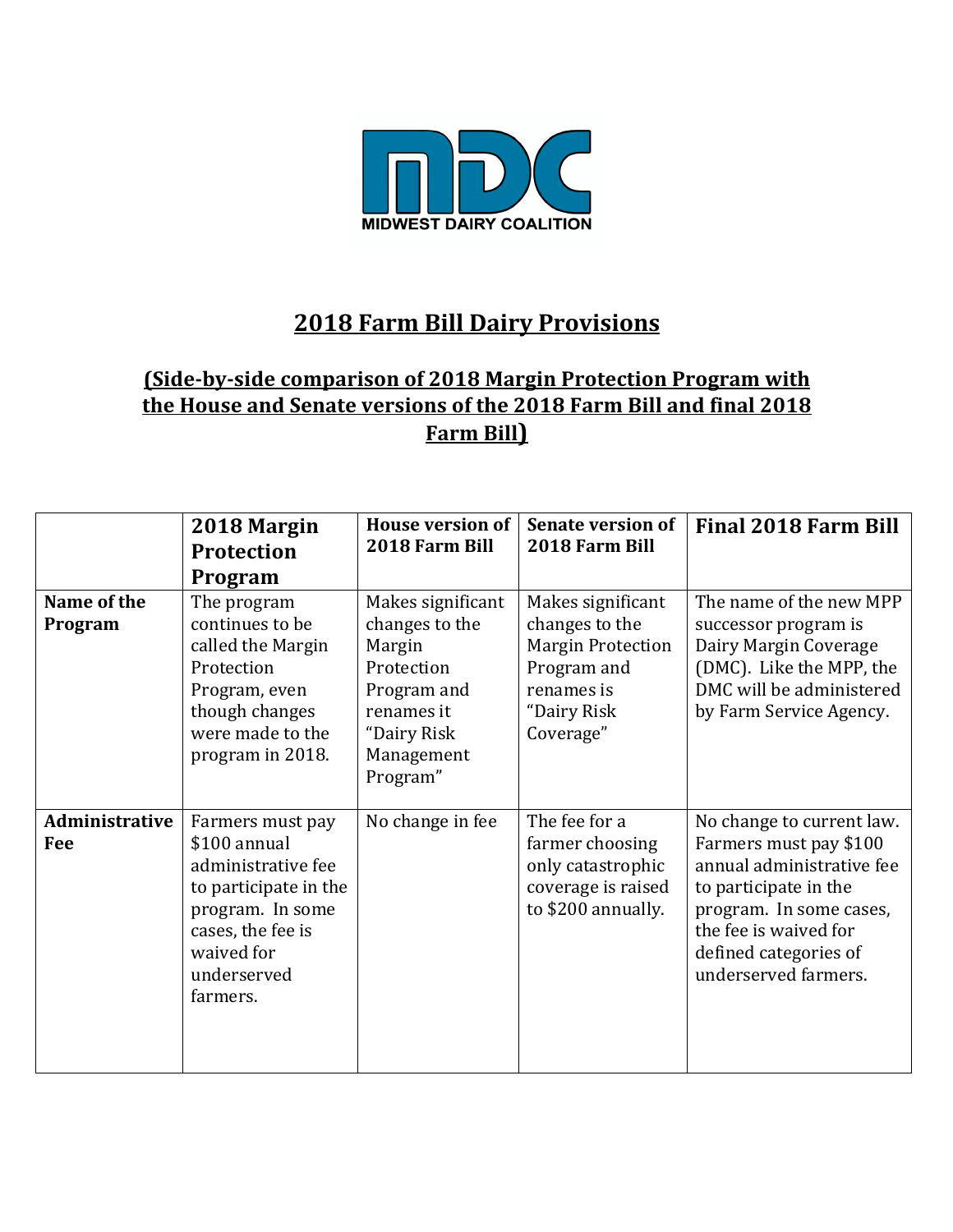|                                                                                                    | 2018 Margin<br><b>Protection</b><br>Program                                                                   | <b>House version of</b><br>2018 Farm Bill                                                                                                                          | <b>Senate version of</b><br>2018 Farm Bill                                                                                                                                                                                       | <b>Final 2018 Farm Bill</b>                                                                                                                                                                                                                                                                                                                                                                                                                                                 |
|----------------------------------------------------------------------------------------------------|---------------------------------------------------------------------------------------------------------------|--------------------------------------------------------------------------------------------------------------------------------------------------------------------|----------------------------------------------------------------------------------------------------------------------------------------------------------------------------------------------------------------------------------|-----------------------------------------------------------------------------------------------------------------------------------------------------------------------------------------------------------------------------------------------------------------------------------------------------------------------------------------------------------------------------------------------------------------------------------------------------------------------------|
| Top buy-up<br>coverage level                                                                       | Top buy-up<br>coverage level is<br>\$8.00                                                                     | Adds new buy-up<br>coverage level<br>options of \$8.50<br>and \$9.00, but<br>only for Tier I<br>production (up to<br>5 million pounds<br>of production<br>history) | Adds new buy-up<br>coverage level<br>options of \$8.50<br>and \$9.00, but<br>only for Tier I<br>production (up to<br>5 million pounds<br>of production<br>history)                                                               | Adds new buy-up<br>coverage levels for Tier I<br>production (up to 5<br>million pounds of<br>production history):<br>\$8.50 buy up with a<br>premium of 10.5<br>cents/cwt,<br>\$9.00 buy up with a<br>premium of 11 cents/cwt,<br>and \$9.50 with a<br>premium of 15 cents/cwt,<br>but only for Tier I<br>production.<br>However, there is a 25<br>percent discount on<br>premiums for farmers<br>who lock in their<br>coverage levels for the<br>full 5 years of the bill. |
| <b>Minimum</b><br>percentage of<br>production<br>history that<br>must be<br>enrolled in<br>program | Participating<br>farmers can enroll<br>from 25 to 90<br>percent of their<br>production history<br>in the MPP. | Participating<br>farmers can<br>enroll from 5 to<br>90 percent of<br>their production<br>history in the<br>MPP.                                                    | Participating<br>farmers can enroll<br>from 5 to 90<br>percent of their<br>production history<br>in the MPP.<br>However, the \$5<br>catastrophic<br>coverage level<br>only applies to 40<br>percent of<br>production<br>history. | Participating farmers can<br>enroll from 5 to 95<br>percent of their<br>production history in the<br>Dairy Margin Coverage<br>program.                                                                                                                                                                                                                                                                                                                                      |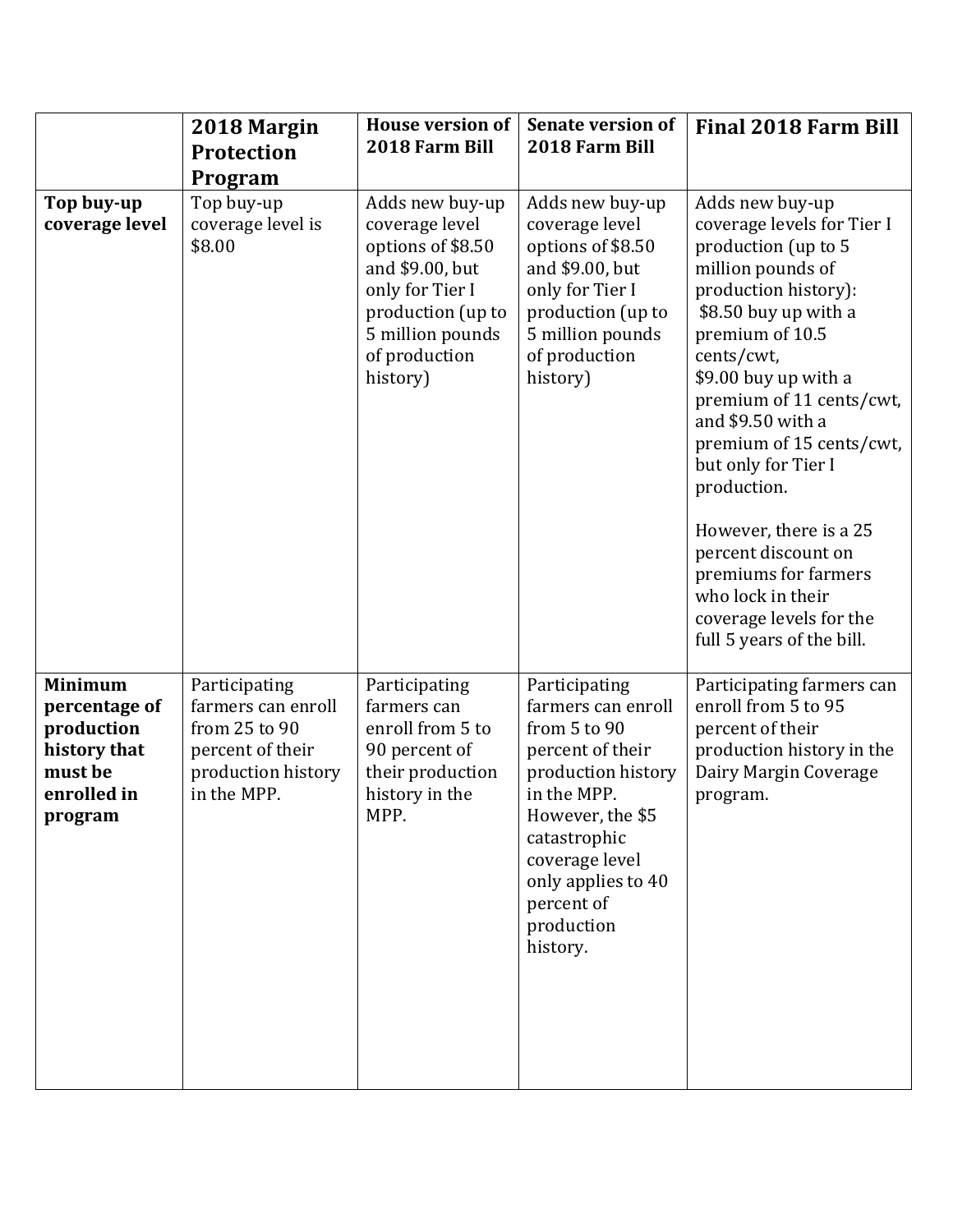|                                                                         | 2018 Margin<br><b>Protection</b><br>Program                                                                                                                                                   | <b>House version of</b><br>2018 Farm Bill                                                | <b>Senate version of</b><br>2018 Farm Bill                                                                                                                                                                                                                                                                                              | <b>Final 2018 Farm Bill</b>                                                                                                                                                                                                                                                                                                                                                                                                                           |
|-------------------------------------------------------------------------|-----------------------------------------------------------------------------------------------------------------------------------------------------------------------------------------------|------------------------------------------------------------------------------------------|-----------------------------------------------------------------------------------------------------------------------------------------------------------------------------------------------------------------------------------------------------------------------------------------------------------------------------------------|-------------------------------------------------------------------------------------------------------------------------------------------------------------------------------------------------------------------------------------------------------------------------------------------------------------------------------------------------------------------------------------------------------------------------------------------------------|
| Catastrophic,<br>no-premium,<br>level of<br>coverage                    | Catastrophic (no-<br>premium) coverage<br>level is \$5 for Tier I<br>production, and \$4<br>for Tier II<br>production.                                                                        | Reduces<br>catastrophic<br>coverage level to<br>\$4 for Tier I and<br>Tier II production | Includes<br>catastrophic<br>coverage at \$5 for<br>Tier I and II<br>production, but<br>payout at that<br>level only applies<br>to 40 % of<br>production<br>history.                                                                                                                                                                     | Catastrophic coverage is<br>\$4 million. But buying up<br>to \$5 is very cheap for<br>both Tier I and II<br>production. For both tiers<br>of production history, the<br>premium for buying up to<br>\$4.50 is \$.0025/cwt, and<br>for \$5.00 coverage the<br>premium is \$.005/cwt.                                                                                                                                                                   |
| <b>Production</b><br>threshold for<br><b>Tier I (lower)</b><br>premiums | Tier 1 (lower)<br>premiums apply to<br>a farmer's first 5<br>million pounds of<br>production history<br>enrolled in<br>program. (Prior to<br>2018, the threshold<br>was 4 million<br>pounds.) | <b>Maintains Tier I</b><br>production<br>threshold at 5<br>million pounds.               | Maintains Tier I<br>production<br>threshold at 5<br>million pounds.                                                                                                                                                                                                                                                                     | Maintains Tier I<br>production threshold at 5<br>million pounds of<br>production history.                                                                                                                                                                                                                                                                                                                                                             |
| <b>Tier I</b><br>premium<br>levels                                      | Tier 1 premiums<br>are reduced<br>relative to<br>premiums in place<br>from 2014-2017.                                                                                                         | Tier 1 premiums<br>are reduced even<br>further                                           | Makes slight<br>changes to Tier 1<br>premiums.<br>However, it gives<br>an additional 50<br>percent premium<br>discount for a<br>participating<br>farmer with up to<br>2 million pounds<br>of production<br>history, and a 25<br>percent premium<br>discount for<br>farmers with up to<br>10 million pounds<br>of production<br>history. | Tier I premiums are:<br>Coverage<br>Tier I<br>level<br>Premium<br>\$4.00<br>$\Omega$<br>.0025<br>\$4.50<br>\$5.00<br>.0050<br>\$5.50<br>.030<br>\$6.00<br>.050<br>\$6.50<br>.070<br>\$7.00<br>.080<br>\$7.50<br>.090<br>\$8.00<br>.100<br>\$8.50<br>.105<br>\$9.00<br>.11<br>\$9.50<br>.15<br>However, a 25% discount<br>applies for all Tier I and II<br>premiums for farmers<br>who lock in coverage<br>levels for the full 5 years<br>of the bill. |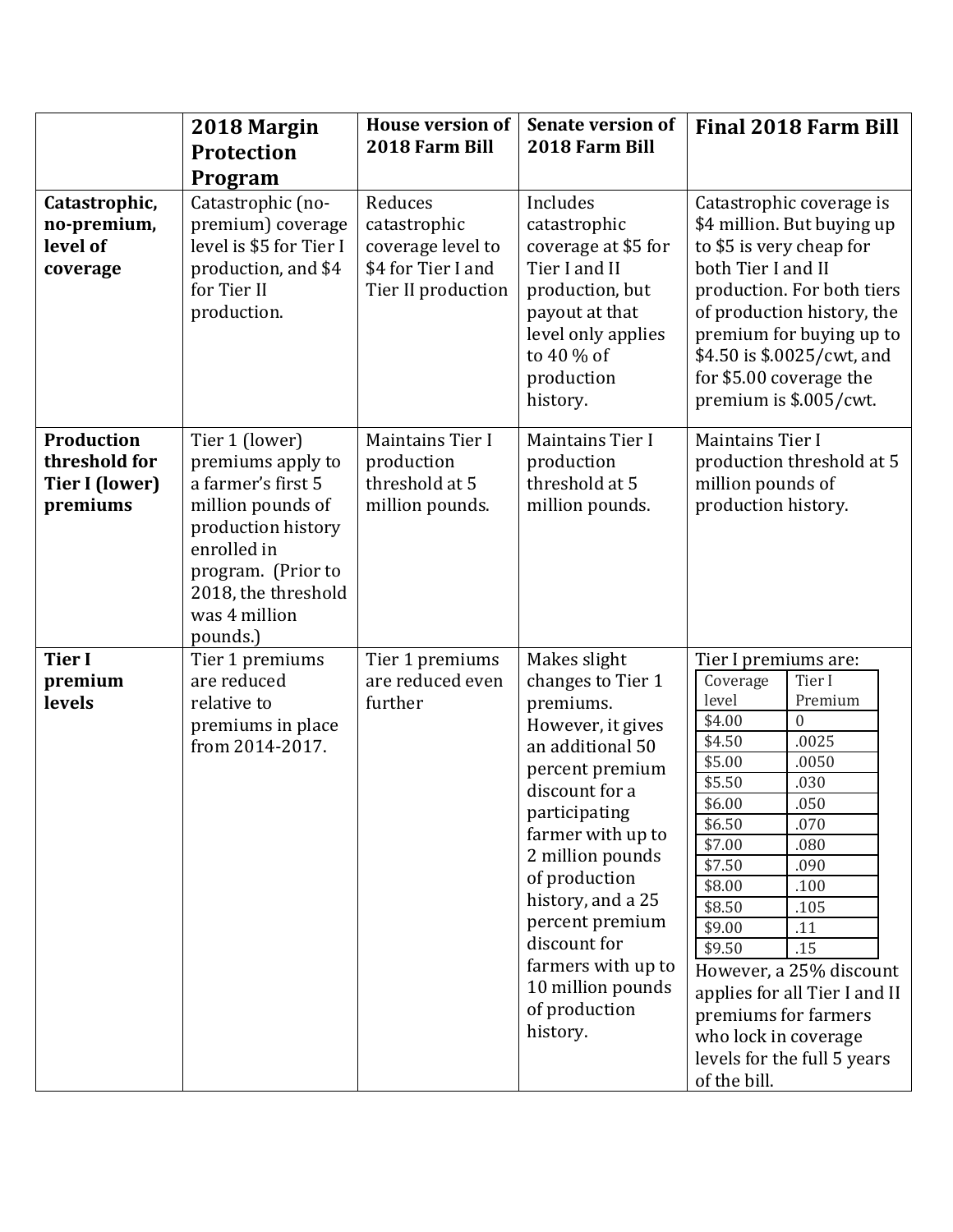|                                     | 2018 Margin<br><b>Protection</b>                                                                    | <b>House version of</b><br>2018 Farm Bill     | <b>Senate version of</b><br>2018 Farm Bill | <b>Final 2018 Farm Bill</b>                                                                                                                                                                                                                                                                                                                                                                                                                                                                                                                                                                                                                                                                                                                                                                                                                                                                                                                                                                                                            |
|-------------------------------------|-----------------------------------------------------------------------------------------------------|-----------------------------------------------|--------------------------------------------|----------------------------------------------------------------------------------------------------------------------------------------------------------------------------------------------------------------------------------------------------------------------------------------------------------------------------------------------------------------------------------------------------------------------------------------------------------------------------------------------------------------------------------------------------------------------------------------------------------------------------------------------------------------------------------------------------------------------------------------------------------------------------------------------------------------------------------------------------------------------------------------------------------------------------------------------------------------------------------------------------------------------------------------|
| <b>Tier II</b><br>premium<br>levels | Program<br>Tier II premiums<br>are increased<br>relative to<br>premiums in place<br>from 2014-2017. | Maintains current<br>Tier II premium<br>rates | <b>Increases Tier II</b><br>premium rates  | Tier II premiums are:<br>Tier II<br>Coverage<br>level<br>Premium<br>\$4.00<br>$\Omega$<br>\$4.50<br>.0025<br>\$5.00<br>.0050<br>\$5.50<br>.100<br>\$6.00<br>.310<br>\$6.50<br>.650<br>\$7.00<br>1.107<br>\$7.50<br>1.143<br>\$8.00<br>1.813<br>\$8.50<br>N/A<br>\$9.00<br>N/A<br>\$9.50<br>N/A<br>However, there is a 25<br>percent across-the-board<br>discount on Tier I and II<br>premiums for farmers<br>who lock in their<br>coverage levels for the<br>full 5 years of the bill.<br>In addition, a farmer<br>whose production history<br>exceeds 5 million pounds,<br>who chooses to buy up to<br>\$8.50, \$9.00, and \$9.50<br>coverage for their first 5<br>million pounds of<br>production history, will<br>be permitted to choose a<br>different buy-up level<br>(e.g. \$5.00) for any Tier II<br>production enrolled.<br>However, if they only buy<br>up to \$8.00 or lower for<br>their Tier I production,<br>any Tier II production<br>enrolled must also be<br>enrolled at the same level<br>as their Tier I production. |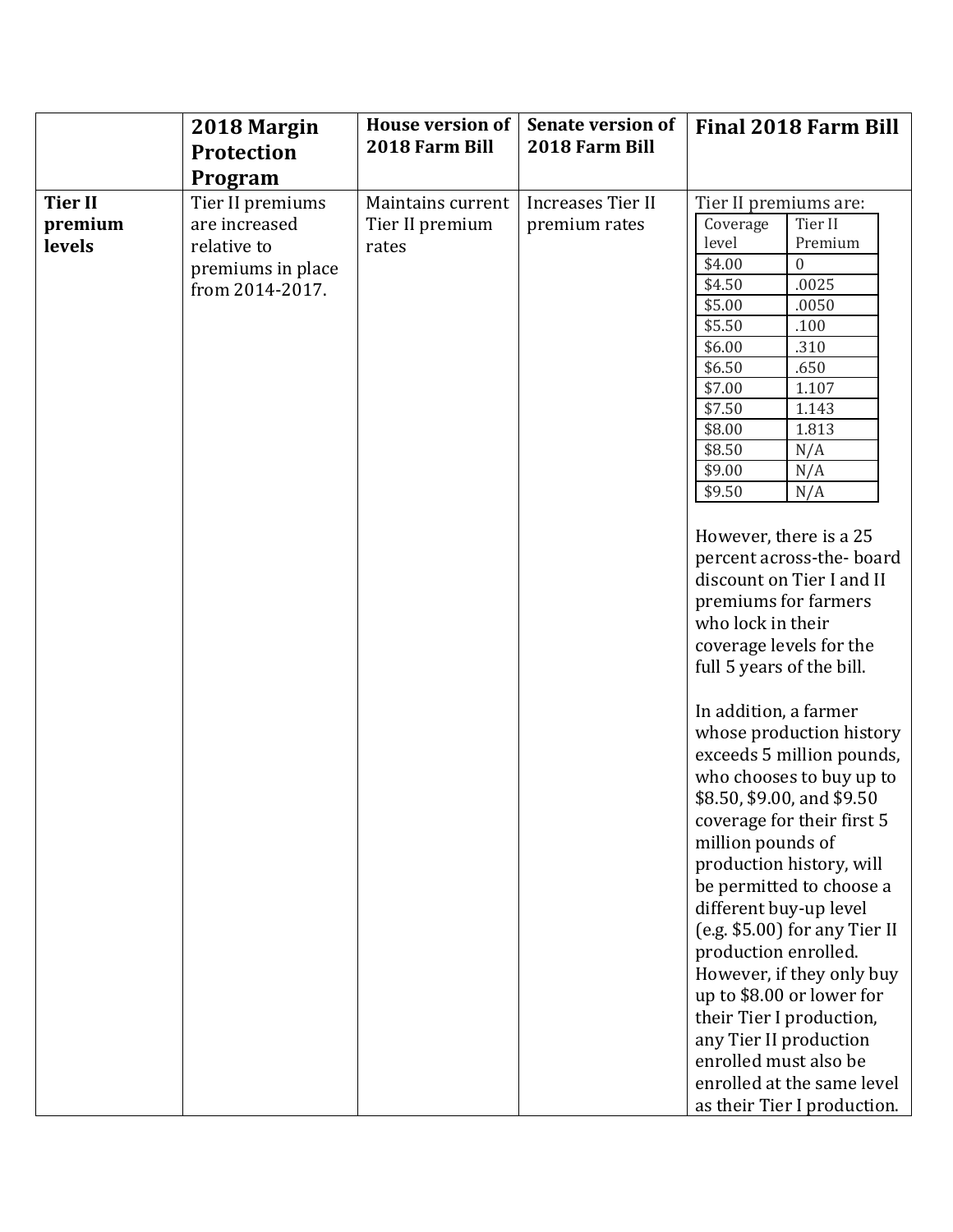|                                                                    | 2018 Margin<br>Protection<br>Program                                                                                                                                                                          | <b>House version of</b><br>2018 Farm Bill                                                                                                                                       | <b>Senate version of</b><br>2018 Farm Bill                                                                                          | <b>Final 2018 Farm Bill</b>                                                                                                                                                                                                                                                                                                                                                                                |
|--------------------------------------------------------------------|---------------------------------------------------------------------------------------------------------------------------------------------------------------------------------------------------------------|---------------------------------------------------------------------------------------------------------------------------------------------------------------------------------|-------------------------------------------------------------------------------------------------------------------------------------|------------------------------------------------------------------------------------------------------------------------------------------------------------------------------------------------------------------------------------------------------------------------------------------------------------------------------------------------------------------------------------------------------------|
| <b>Frequency of</b><br>program<br>calculations<br>and payouts      | MPP payments are<br>calculated monthly<br>(the old program in<br>place from 2014-17<br>made payments<br>based on a 2-month<br>average)                                                                        | Maintains<br>monthly payment<br>calculations                                                                                                                                    | Maintains monthly<br>payment<br>calculations                                                                                        | Maintains monthly<br>payment calculations                                                                                                                                                                                                                                                                                                                                                                  |
| <b>LGM-Dairy</b><br>Participation                                  | Farmers are<br>prohibited from<br>participating in the<br>MPP program and<br>the Livestock Gross<br>Margin-Dairy<br>(LGM-Dairy)<br>program at the<br>same time.                                               | Farmers are<br>allowed to<br>participate in the<br>new dairy risk<br>management<br>program and the<br>LGM-Dairy<br>program at the<br>same time, but<br>not on the same<br>milk. | Maintains current<br>prohibition on<br>participating in<br>new dairy risk<br>coverage program<br>and LGM-Dairy at<br>the same time. | There are no restrictions<br>on participation in LGM-<br>Dairy and new DMC<br>program at the same<br>time. In addition, farmers<br>who participated in LGM-<br>dairy in 2018 and were<br>therefore prohibited from<br>participating in the<br>improved MPP program<br>for 2018 are permitted<br>under the bill to<br>participate in MPP<br>retroactively for 2018<br>(retroactive back to Jan 1,<br>2018). |
| <b>Budget</b><br>sequester<br>reductions in<br><b>MPP</b> payments | MPP payments are<br>reduced due to a<br>government-wide<br>budget reduction<br>sequester from<br>Congress. The<br>percentage<br>reduction ranges<br>from 6.5 to 7<br>percent and is<br>announced<br>annually. | No change                                                                                                                                                                       | No change                                                                                                                           | No change                                                                                                                                                                                                                                                                                                                                                                                                  |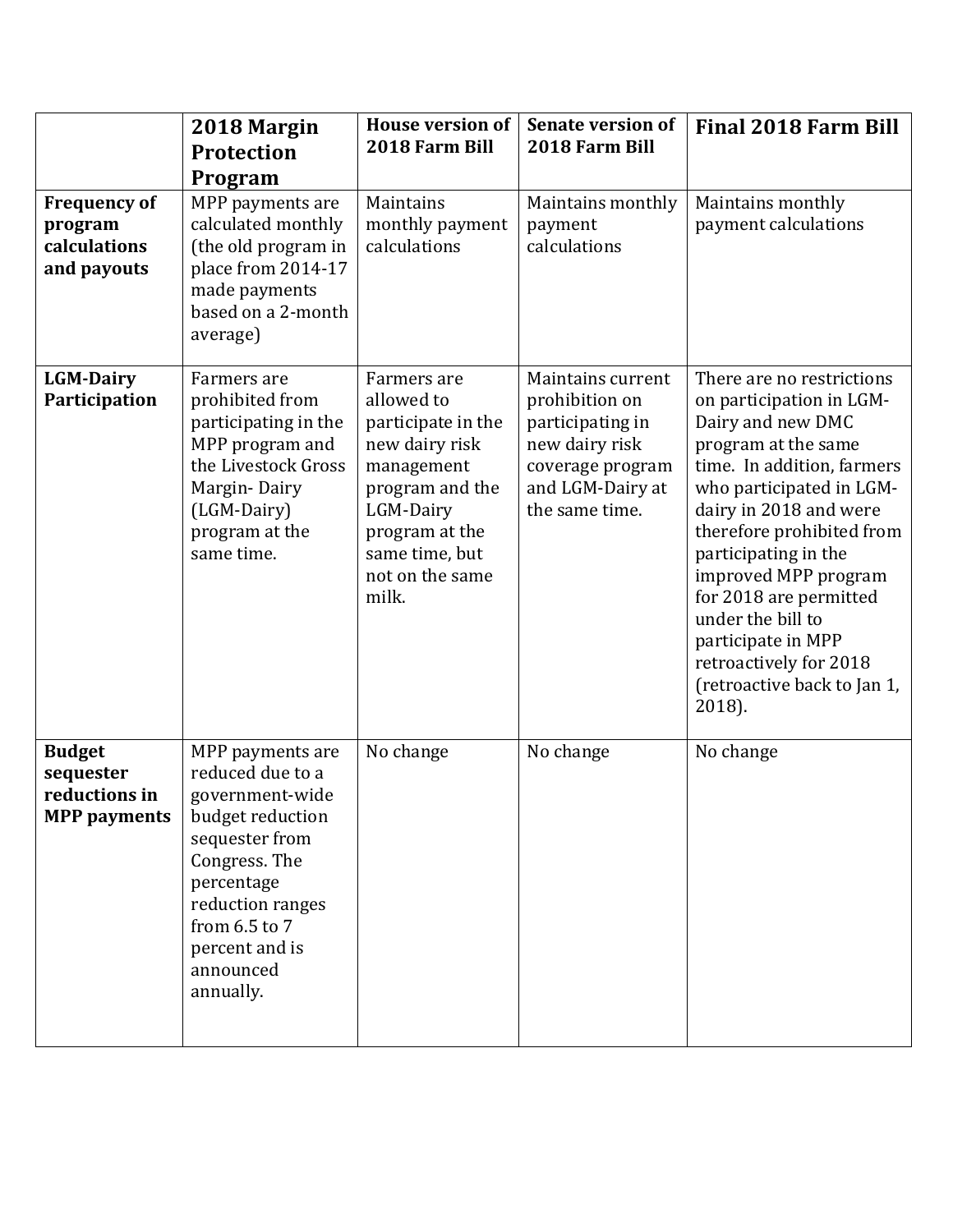|                                                           | 2018 Margin<br><b>Protection</b><br>Program                                                                                                        | <b>House version of</b><br>2018 Farm Bill                                                                                                                                                            | <b>Senate version of</b><br>2018 Farm Bill                                                                                                                                       | <b>Final 2018 Farm Bill</b>                                                                                                                                                                                                                                                                                                                                                                                                               |
|-----------------------------------------------------------|----------------------------------------------------------------------------------------------------------------------------------------------------|------------------------------------------------------------------------------------------------------------------------------------------------------------------------------------------------------|----------------------------------------------------------------------------------------------------------------------------------------------------------------------------------|-------------------------------------------------------------------------------------------------------------------------------------------------------------------------------------------------------------------------------------------------------------------------------------------------------------------------------------------------------------------------------------------------------------------------------------------|
| <b>Farmers'</b><br>ability to make<br>annual<br>decisions | Farmers have the<br>flexibility to make<br>annual decisions<br>about MPP<br>participation                                                          | Requires farmers<br>participating in<br>the Dairy Risk<br>Management<br>Program to lock<br>in their buy-up<br>coverage and<br>percentage<br>participation<br>levels for full 5<br>years of farm bill | Continues to allow<br>dairy farmers to<br>make annual<br>decisions about<br>participation in<br>the new program.                                                                 | Farmers retain the<br>flexibility to make annual<br>decisions about DMC<br>participation. However,<br>as an incentive to make a<br>5-year decision, there is a<br>25 percent across-the-<br>board discount on Tier I<br>and II premiums for<br>farmers who lock in their<br>coverage levels for the<br>full 5 years of the bill.                                                                                                          |
| <b>Refund for</b><br>premiums<br>from 2014-<br>2017       |                                                                                                                                                    | No refund for<br>past premiums                                                                                                                                                                       | Refunds \$77<br>million in MPP<br>premiums paid by<br>dairy farmers<br>from 2014-2017,<br>minus the payouts<br>made to MPP<br>participants<br>during that time.                  | Farmers who signed up<br>for the MPP in 2014-17,<br>will receive a partial<br>refund for their net<br>premiums (premiums<br>minus payouts) for that<br>period of time. Farmers<br>will have two choices:<br>1) either they can get a<br>cash refund of 50% of<br>their net premiums for<br>2014-2017; or<br>2) they can receive 75%<br>of their net premiums<br>from 2014-17 as a credit<br>toward future premiums<br>in the DMC program. |
| Dairy product<br>donations to<br>low income<br>citizens   | Includes a Dairy<br><b>Product Donation</b><br>Program which is<br>only active when<br>the MPP margins<br>are very low. It has<br>never kicked in. | <b>Repeals Dairy</b><br><b>Product Donation</b><br>Program                                                                                                                                           | <b>Replaces Dairy</b><br><b>Product Donation</b><br>Program with a<br>"Milk Donation<br>Program" funded<br>at \$8 million in<br>2019, and \$5<br>million annually<br>thereafter. | <b>Replaces current Dairy</b><br><b>Product Donation</b><br>Program with the Milk<br>Donation Program, to<br>make it easier for<br>farmers, processors and<br>cooperatives to donate<br>fluid milk to food banks.                                                                                                                                                                                                                         |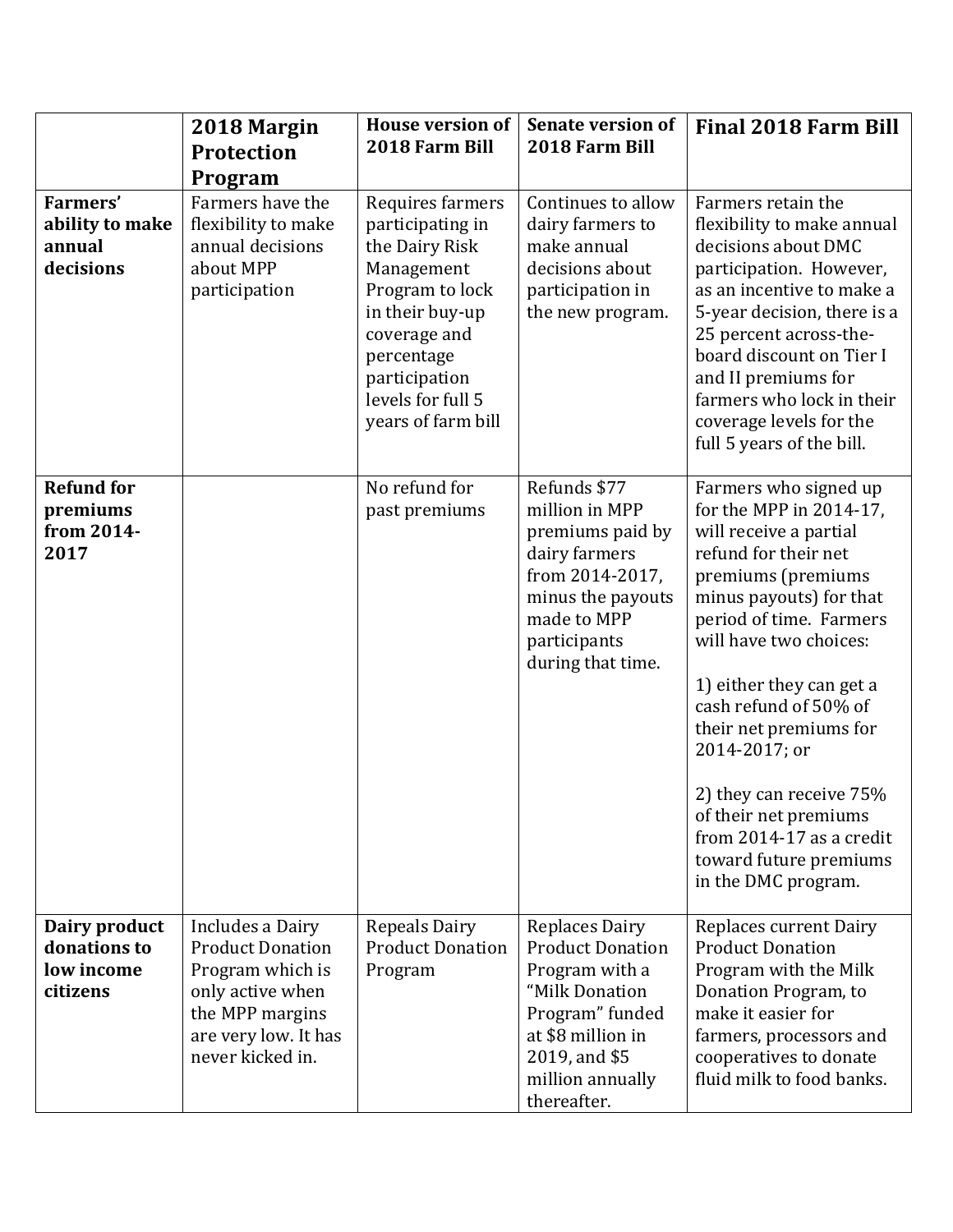|                                   | 2018 Margin<br><b>Protection</b><br>Program | <b>House version of</b><br>2018 Farm Bill                                                                                                                          | Senate version of<br>2018 Farm Bill          | <b>Final 2018 Farm Bill</b>                                                                                                                                                                                                                                           |
|-----------------------------------|---------------------------------------------|--------------------------------------------------------------------------------------------------------------------------------------------------------------------|----------------------------------------------|-----------------------------------------------------------------------------------------------------------------------------------------------------------------------------------------------------------------------------------------------------------------------|
| Feed<br>calculations              |                                             | Does not change<br>the feed formula,<br>but requires<br>USDA to analyze<br>using higher<br>value, dairy<br>quality alfalfa as<br>part of the feed<br>cost formula. | No feed formula<br>changes or<br>provisions. | Requires USDA's National<br>Agricultural Statistic<br>Service (NASS) to revise<br>monthly survey reports<br>to include prices for high-<br>quality (dairy quality)<br>alfalfa hay. Also requires<br>USDA to analyze data<br>regarding average<br>producer feed costs. |
| <b>Program Sign-</b><br>up timing |                                             |                                                                                                                                                                    |                                              | The bill includes makes<br>the new DMC effective on<br>January 1, 2019, which<br>will likely require<br>farmers to be allowed to<br>sign up retroactively to<br>the beginning of 2019.                                                                                |

## **Dairy Margin Coverage Program Premium Table:**

| Coverage level | Tier I Premium | Tier II Premium |
|----------------|----------------|-----------------|
| \$4.00         |                |                 |
| \$4.50         | .0025          | .0025           |
| \$5.00         | .0050          | .0050           |
| \$5.50         | .030           | .100            |
| \$6.00         | .050           | .310            |
| \$6.50         | .070           | .650            |
| \$7.00         | .080           | 1.107           |
| \$7.50         | .090           | 1.143           |
| \$8.00         | .100           | 1.813           |
| \$8.50         | .105           | N/A             |
| \$9.00         | .11            | N/A             |
| \$9.50         | .15            | N/A             |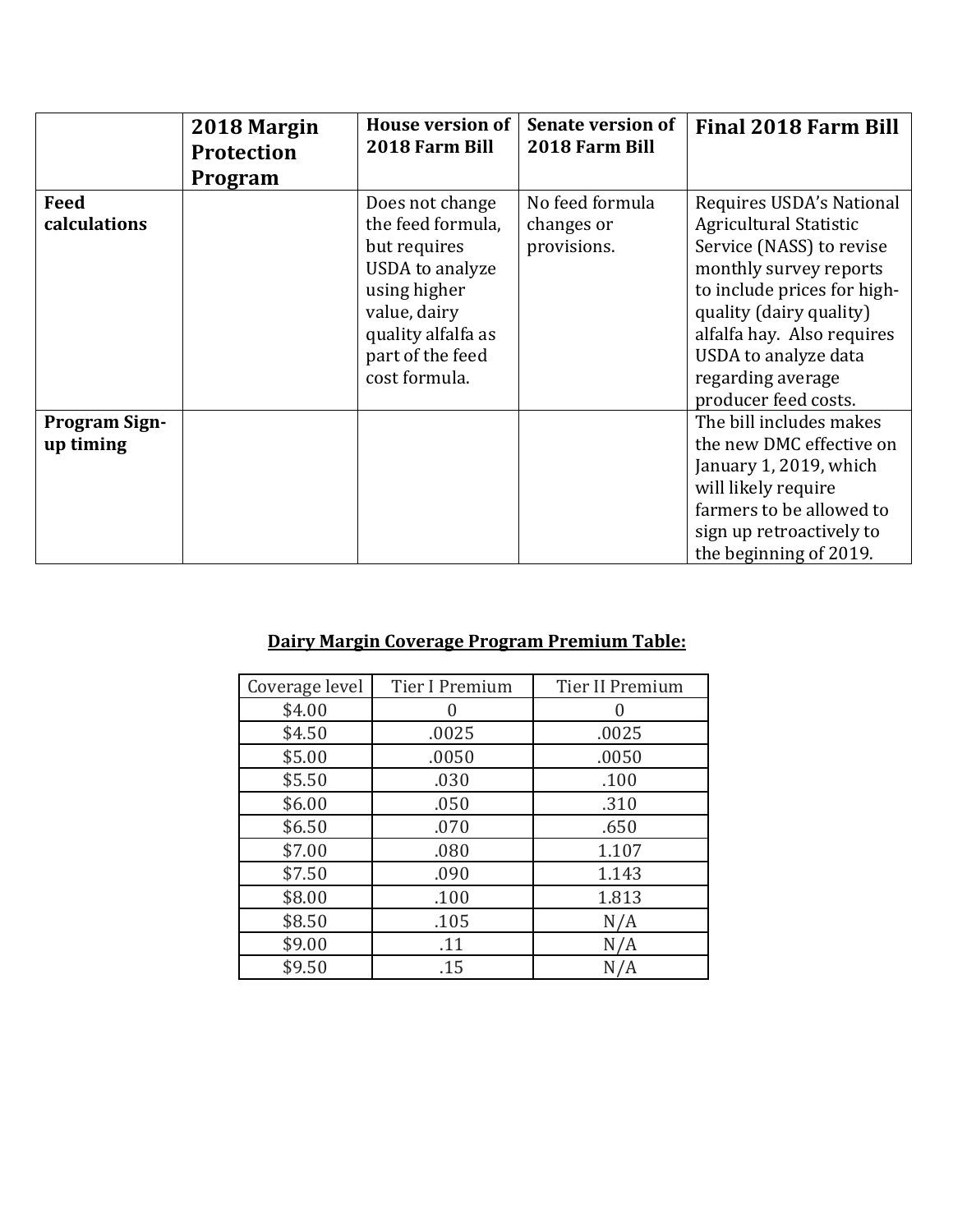## **Additional Dairy Provisions**

|                                                          | Prior to 2018<br><b>Farm Bill</b>                                                                                                                                                                                                                                                                     | <b>House version of</b><br>2018 Farm Bill                                                                      | <b>Senate version of</b><br>2018 Farm Bill                                                                                                                                                                                                                                                                                   | <b>Final 2018 Farm</b><br><b>Bill</b>                                                                                                                                                                                                                                                                                                                                                 |
|----------------------------------------------------------|-------------------------------------------------------------------------------------------------------------------------------------------------------------------------------------------------------------------------------------------------------------------------------------------------------|----------------------------------------------------------------------------------------------------------------|------------------------------------------------------------------------------------------------------------------------------------------------------------------------------------------------------------------------------------------------------------------------------------------------------------------------------|---------------------------------------------------------------------------------------------------------------------------------------------------------------------------------------------------------------------------------------------------------------------------------------------------------------------------------------------------------------------------------------|
| <b>Class I mover</b><br>reform                           | <b>Under the Federal</b><br>Milk Marketing<br>Order System, the<br>formula used to set<br>minimum monthly<br>prices for Class I<br>(fluid) milk in a<br>region is the<br>higher of Class III<br>or IV milk each<br>month (called the<br>"Class I mover"),<br>plus a regional<br>Class I differential. | The bill changes<br>the Class I mover<br>to be the monthly<br>average of Class<br>III or IV, plus 74<br>cents. | The bill changes<br>the Class I mover<br>to be the monthly<br>average of Class<br>III or IV, plus 74<br>cents.                                                                                                                                                                                                               | The bill changes the<br>Class I mover to be<br>the monthly average<br>of Class III or IV, plus<br>74 cents.                                                                                                                                                                                                                                                                           |
| <b>Dairy Business</b><br><b>Innovation</b><br>Initiative | N/A                                                                                                                                                                                                                                                                                                   | N/A                                                                                                            | The bill includes a<br>Dairy Business<br>Innovation<br>amendment by<br>Senator Baldwin<br>to provide<br>technical<br>assistance and<br>grants to dairy<br>businesses to<br>promote dairy<br>product<br>innovation and<br>diversification,<br>and expand<br>processing<br>capacity to<br>respond to<br>oversupply of<br>milk. | The bill includes a<br><b>Dairy Business</b><br>Innovation grant<br>program to require<br>USDA to establish at<br>least 3 regional dairy<br>innovation centers to<br>provide technical<br>assistance and grants<br>to dairy businesses to<br>promote dairy<br>product innovation<br>and diversification,<br>and expand<br>processing capacity to<br>respond to<br>oversupply of milk. |